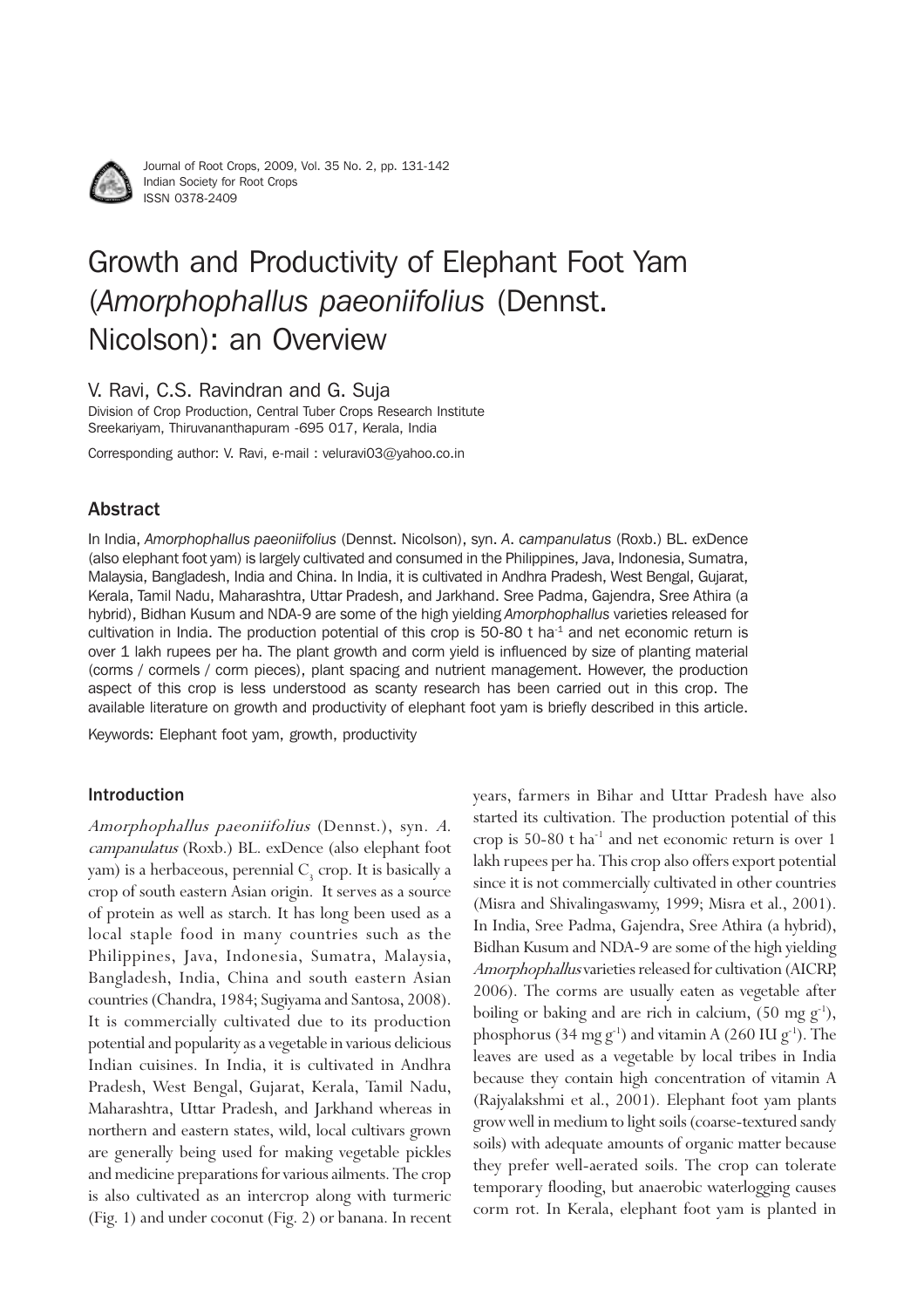

Fig 1. Elephant foot yam as an intercrop with turmeric



Fig 2. Elephant foot yam under coconut

February and harvested during November-December under rainfed conditions. In Andhra Pradesh, the crop is planted during September - October and harvested in June (*rabi* / winter season crop) or planted in June and harvested in January  $(khari f / rainy)$  season crop) under irrigated conditions. In West Bengal, the crop is planted in October and harvested in June under irrigated conditions. This review summarizes the available literature on growth and productivity of elephant foot yam. However, biotic stress due to pests and diseases which may influence productivity of elephant foot yam is not dealt here.

#### Corm dormancy

Amorphophallus corms exhibit dormancy for about 3 - 4 months after harvest. As a result of this, planting and harvesting are done at a particular time of the year. Amorphophallus is propagated by corms as such or by cut corm pieces having a part of apical meristem. Sprouting percentage was more (98%) with top cut portion of corm than the cut corms from lower half of the mother corm (Dhua et al., 1988; Nedunzhian and Mohankumar 1997; Mondal and Sen, 2004). The

bottom portion of the corm is not used generally as planting material due to lower efficiency of sprouting (Dhua et al., 1988; Nedunzhian and Mohankumar, 1997; Mohankumar and Ravi, 2001). Therefore a greater portion of (about 25%) of the harvested produce is again lost as source of planting materials. Ethrel or ethephon was reported to induce early sprouting in Amorphophallus corm (Dhua et al., 1988; Bala Nambisan and Indira, 1992). Treating cut pieces of corms from lower half with chemicals significantly improved sprouting, subsequent growth and yield. Among the different chemicals used, thiourea, potassium nitrate and CCC were effective in promoting sprouting. Thiourea (200 ppm) and  $\rm{KNO}_{3}$  (1000 ppm) and kinetin (5 ppm) increased corm sprouting by 24.3 – 92.0, 17.8 and 13.4% respectively as compared to control (Table 4, Dhua et al., 1988; Kumar et al., 1998). However, mean corm weight was greater in plants from corms treated with thiourea (100 ppm), potassium nitrate (KNO<sub>3</sub>) (500 ppm) and CCC (0.02 ml l<sup>-1</sup>) yielding 722, 821 and 806 g per plant respectively (Dhua et al., 1988). However, corm yield per ha did not increase significantly in plants from corms treated with chemicals, as compared to plants from untreated corms. Exposing the whole corms to smoke for 6 h per day for 6 weeks increased sprouting by 58.3% as compared to untreated corms presumably due to ethrel in smoke. Similarly exposing the corms to  $45^{\circ}$ C for 6 h per day for 3 weeks increased sprouting by 83.3% as compared to untreated corms (Mohankumar and Ravi, 2001). Temperature (32°C) and thiourea had greater influence on breaking dormancy (Archana Mukherjee et al., 2009). This may be due to increase in availability of sugars due to increase in respiration at higher temperature. Compared to smoke and heat treatments, soaking corms in different chemicals [KNO<sub>3</sub>, thiourea, ammonium sulphate  $(NH_4SO_4)$ ] for a short period (20 - 30 minutes) had no significant effect on inducing early sprouting (Mohankumar and Ravi, 2001). However, treating the apical portion of corm (after removing the apical bud) with thiourea and subsequently wetting the apical portion for a period of 10 days induced early sprouting with more number of sprouts (Archana Mukherjee et al., 2009). Darkness had adverse effect on sprouting (Kumar et al., 1998). In A. konjac, abscisic acid (ABA) and ferulic acid were extracted from the dormant corms and exogenous application of ABA  $(10 \text{ mg } l^{-1})$  and ferulic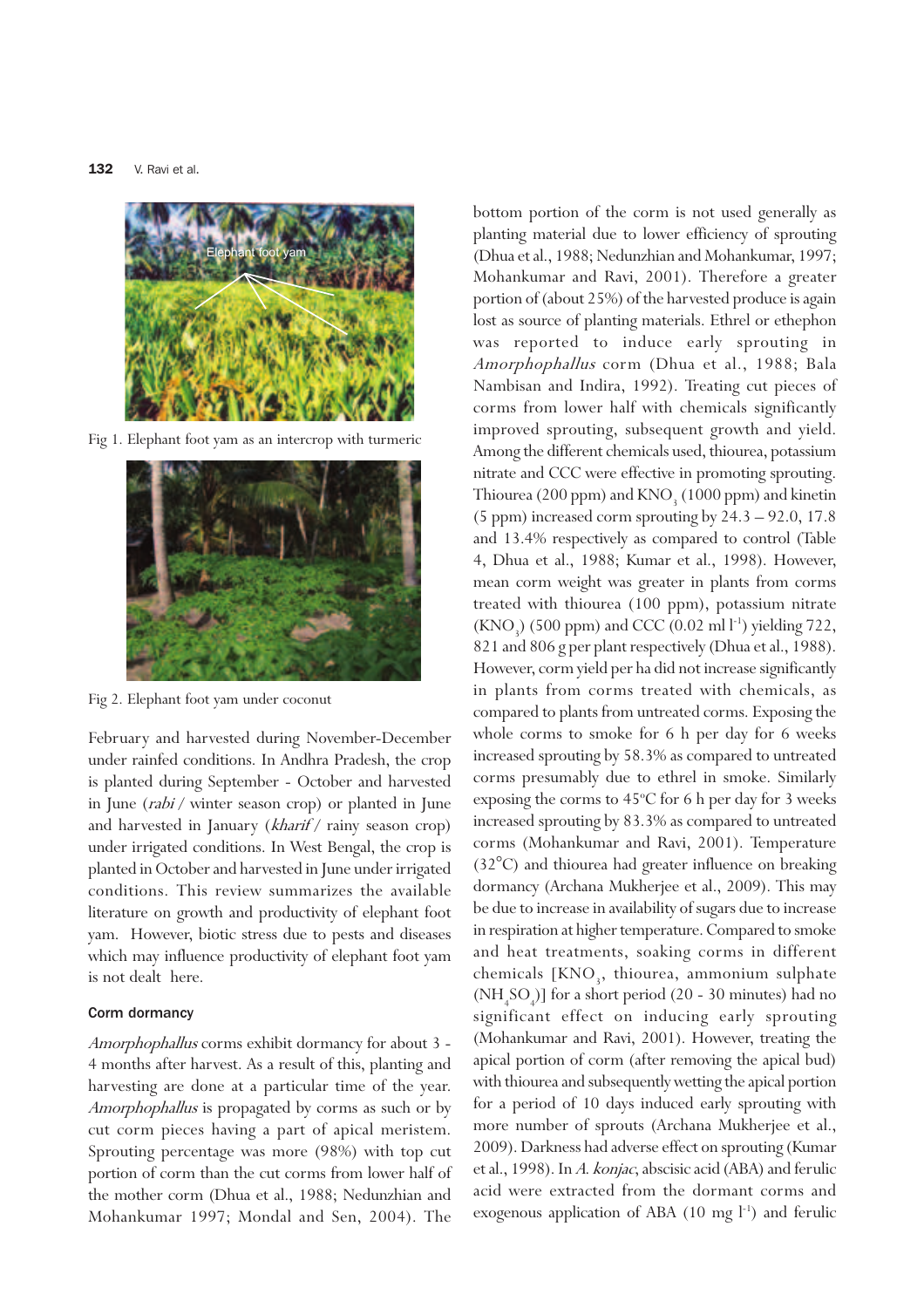acid (400 mg  $l^{-1}$ ) inhibited sprouting and growth of the terminal buds of non-dormant corms suggesting that ABA and ferulic acid are inhibitors of sprouting of dormant corms (Sun et al., 1996). Corms are acrid before dormancy, but the acridity decreases after dormancy (Santosa et al., 2003).

#### Shoot characteristics

The new shoot emerges from the corm used as the planting material. The time of emergence (sprouting) of new shoot depends on the dormancy status of the planting material. If the planting material has completed its dormancy before planting, then the new shoot sprout will emerge as soon as it is planted. Leaf emergence is delayed when the apical buds of seed corms are damaged. Leaves emerged earlier when whole corms were planted than when cut corms were planted irrespective of corm size (Sen et al., 1996). When whole corms, bud portions or upper half sections were planted, buds sprouted 2-3 weeks after plantation. However, buds started to sprout 4-7 weeks after planting when vertical 1/2, 1/4 and 1/8 corm sections and lower half corm sections were planted (Sugiyama and Santosa, 2008). Once the sprout is initiated further development of new shoot may be completed within 30 days (Plate 1. A to F). Leaves are basal, compound, pinnate, solitary and erect. Leaves are medium to very large sized. The plant develops leaves by using preserved carbohydrates in seed corms (planting material) and then daughter corms (new corms) enlarge by using assimilates synthesized by the leaves. In general, Amorphophallus corms have one apical bud, which exists inside the cavity in the head part of seed corms. Three or four small cataphylls existing in the head part of corms cover the apical bud in which the first leaf primordium has already differentiated at planting. The cataphylls elongate concomitantly with leaf development. Possibly, they protect a leaf from damage by soil impedance during development. Furthermore, subepidermal cells of cataphylls may contain needle-like crystals of calcium oxalate which presumably offer protection to a young leaf from damage by pests. Cataphyll size depends on corm size and plant age. The cataphylls wither after leaves become mature. Leaves are composed of a petiole (pseudostem) and three rachises with many leaflets. The number of leaves developing during the growing season is dependent on corm age. During a growing season upto 12 leaves may be produced successively. As such, more



Fig 3. A heavily weed infested elephant foot yam field

than 2 leaves may coexist at the same time. The number of leaves is also determined by the size of planting materials. Plants originating from small corms (10 g) produce three to eight leaves, while large corms (500 g) usually produce one or two leaves during a growing season. Under weedy conditions leaves are submerged (Fig. 3) under weeds and the number of leaves, total leaf area, leaf thickness and fresh masses of corms decreases markedly (Santosa et al., 2006c). When preflowering and post flowering corms with similar fresh masses were planted both types of corms sprouted at about the same time; however, leaf sizes (length of petioles and rachis) were larger in preflowering corms than in postflowering corms (Sugiyama and Santosa, 2008). Upto 150-250 leaflets per leaf may be produced per leaf and it may vary among accessions. The leaf area of any 1 of the 3 lobes of A. campanulatus leaves showed a highly significant correlation ( $r = 0.93$  to 0.97) with total leaf area (Patel and Mehta, 1987). The number of stomata in lower epidermis increased from 10.22 per unit area at 50 DAP to 17.78 per unit area at 150 DAP (Gopi et al., 2008). The stoma has 2 adjacent cells surrounded by 4 subsidiary cells (Plate 2. a and b). The leaf area index increased with time and reached a maximum (6.1) at 120 DAP at a planting density of 1,40,000 plants ha-1 (Das et al., 1997). On the other hand the LAI reached 4.4 and 5.4 at a planting density of  $1,00,000$  and  $1,20,000$  plants ha<sup>-1</sup> respectively. Petioles (pseudostem) looks like the stems of normal plants and are cylindrical in morphology. In general, large petioles indicate that the corm is also large. The mean shoot length varied between 47.3 - 122.5 cm depending upon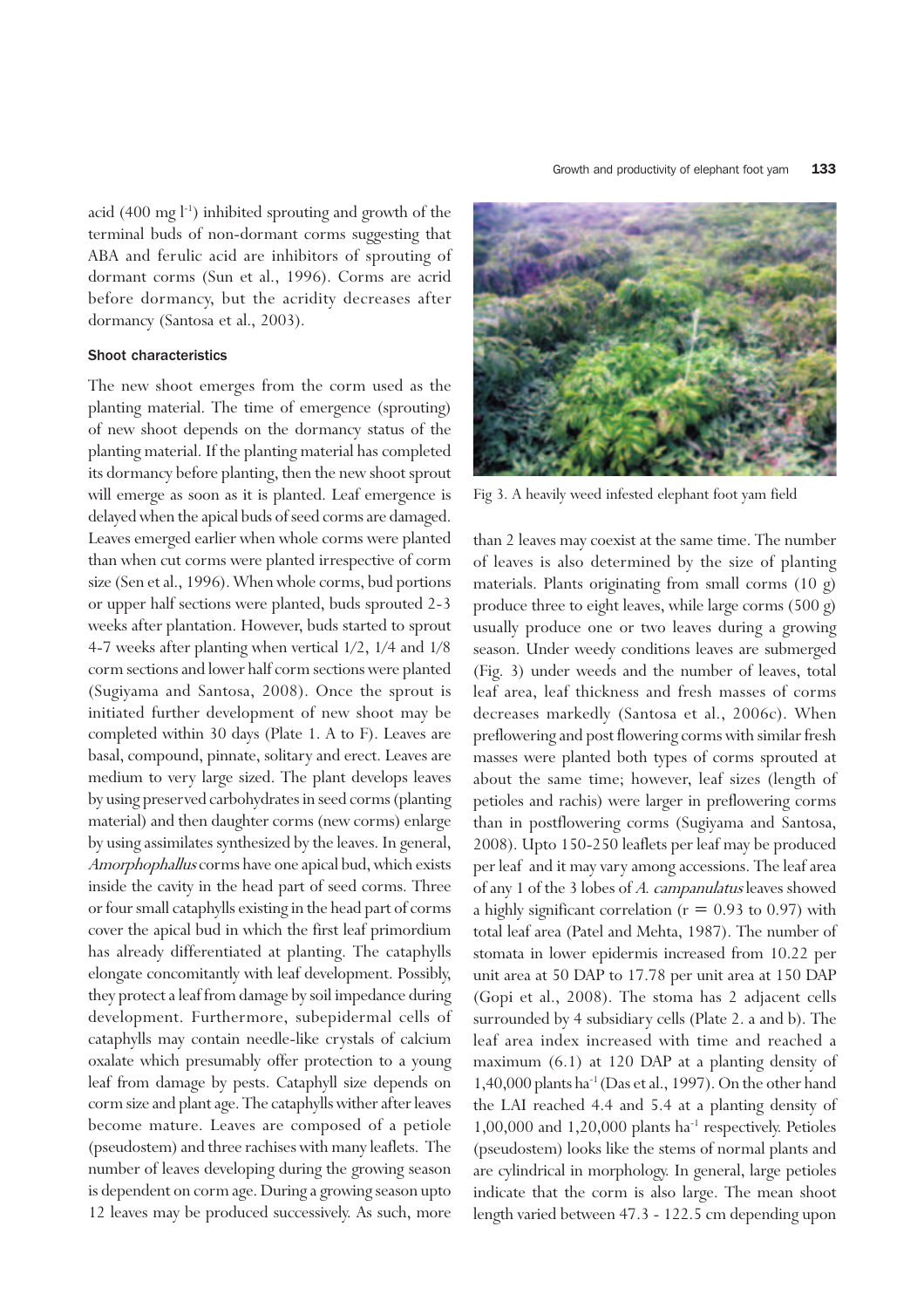

B-vertical view B-showing newly initiating corm

F- Young plant with newly initiating corm

Plate 1. A to F Stages in the development of shoot

the variety, plant spacing or size of planting material used (Mukhopadhyay and Sen, 1986; Ravindran and Kabeerathumma, 1991; Sen and Das, 1991; Goswami and Sen, 1992; James George and Nair 1993; Geetha, 2001; Suja et al., 2005, 2006). Increase in N application from 50 to 150 kg  $ha^{-1}$  increased shoot length by 11%, (Mukhopadhyay and Sen, 1986) or did not increase shoot length and girth (Geetha, 2001). Increase in K application

from 50 to 150 kg ha<sup>-1</sup> did not have any significant effect on shoot growth (Mukhopadhyay and Sen, 1986; Geetha 2001). Regardless of plant spacing, increase in size of planting material increased plant (pseudostem) height and plant height was maximum (84.6 cm) when 1 kg cut corm piece was used as planting material. Closer plant spacing (60 x 45 cm) increased plant height (53.8 cm) than wider plant spacing (90 x 90 cm) (James George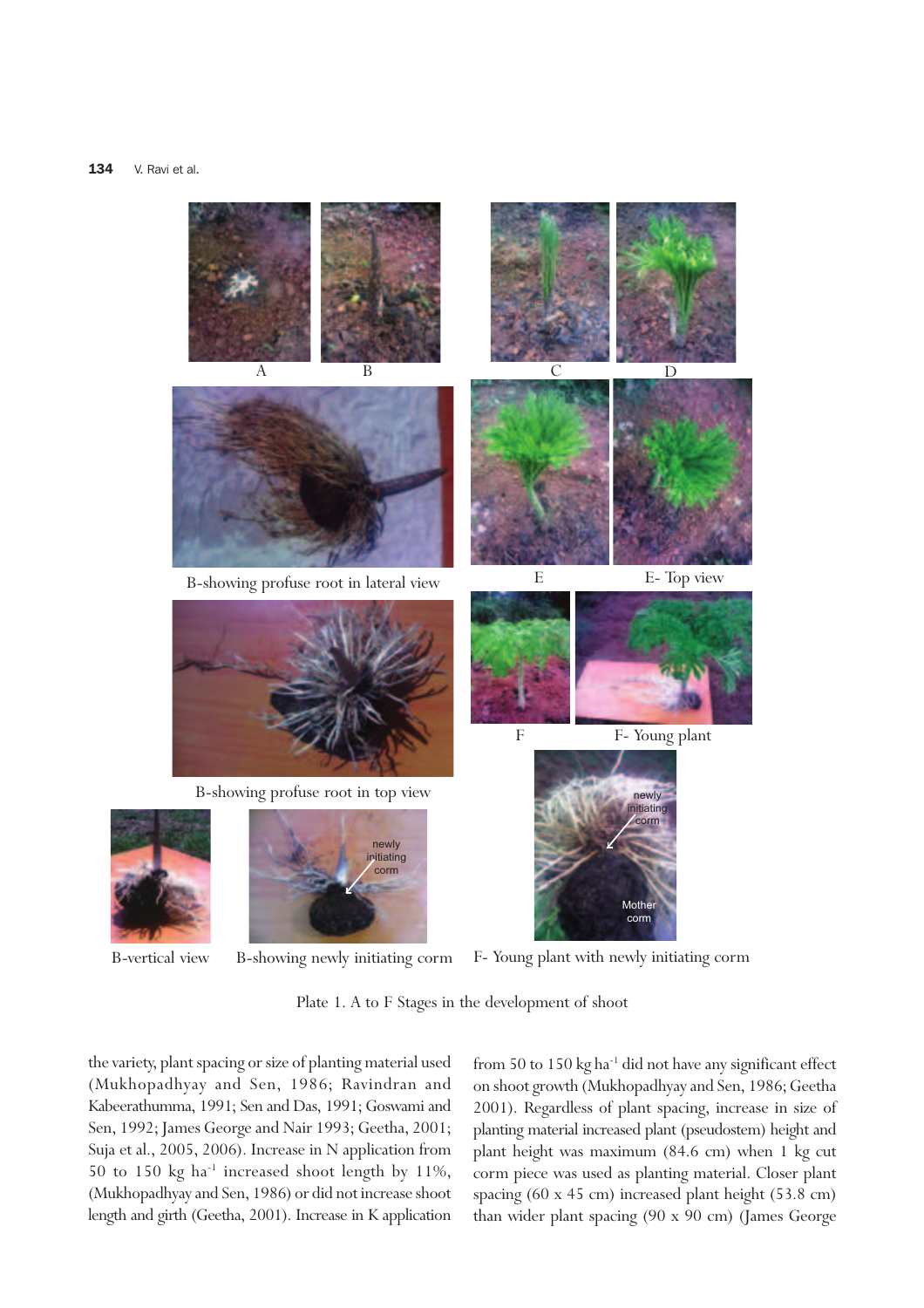and Nair, 1993). Plants produced from whole seed corms were taller than those produced from cut pieces of corm of the same size. This may be due to early sprouting and better root ramification (Sen and Das, 1991).

The canopy spread varied between 72.2 and 143.8 cm (Ravindran and Kabeerathumma, 1991; Sen and Das, 1991; Goswami and Sen, 1992; James George and Nair, 1993). Regardless of plant spacing, increase in size of planting material increased canopy spread and canopy spread was maximum (132.7 cm) when 1 kg cut corm piece was used as planting material at wider plant spacing (90 x 90 cm) (Sen and Das, 1991). The canopy spread was more in plants raised by planting whole seed corms than that in plants produced from cut pieces of corms of the same size. This was presumably due to early sprouting and better root ramification (Sen and Das, 1991).

Biomass production of shoot (leaf and pseudostem/ petiole) increased up to 120 days after planting (DAP) and 150 DAP respectively and declined thereafter whereas the corm dry weight and total dry matter production (TDMP) showed a steady increase up to the maturity. The corm dry – matter production (CDMP) per ha increased with increase in planting material size or plant density and highest CDMP (25.6 t ha<sup>-1</sup> and 19.4 t ha-1 respectively) was observed at 6 MAP by using 250 g cut corm pieces as planting material or with high plant density  $(14 \text{ plants m}^{-2})$  (Das et al., 1997). The crop growth rate (CGR) increased gradually up to 120-150 DAP and sharply declined at maturity as the crop growth ceased. However, the relative growth rate (RGR) continued to decrease with crop age and was the highest at early growth stage (Das et al., 1997). The leaf area increased with increase in planting material size or plant density and highest leaf-area index (5.4) was observed between 4 and 5 months after planting by using 250 g cut corm pieces as planting material or with high plant

increased with increase in planting material size or plant density and highest CGR  $(25.3-32.2 \text{ g m}^{-2} \text{ day}^{-1})$  was observed at 5 months by using 250 g cut corm piece as planting material. The CGR was 22. 4 g m<sup>-2</sup> day<sup>-1</sup> at a plant density of 14 plants m<sup>-2</sup> (Das et al., 1997). Treating corm pieces from bottom portion of corm with growth regulators viz., thiourea,  $\text{KNO}_3^{\text{}}$  and  $\text{GA}_3^{\text{}}$  effectively influenced the growth characters and  $GA_{3}$  gave maximum corm yield (Das et al., 1997).

Application of triazole compounds (systemic fungicides) triadimefon (TDM), paclobutrazole (PBZ) and propiconazole (PCZ) through soil drenching increased total root length (by 8.85 - 75.92%), dry weight of whole plant (by  $71.44 - 84.91\%$ ), intercellular  $\mathrm{CO}_2$  concentration (by  $25.12 - 27.91\%$ ), leaf thickness, number of spongy and palisade cells, number of chloroplasts per cell, net photosynthetic rate  $(P_N)$  (by 15.7 – 28.92%) and water use efficiency (WUE) (by  $56.81 - 87.9%$ ) as compared to untreated control plants. In contrast, total leaf area, transpiration rate  $(T_{\textrm{\tiny R}})$  and stomatal conductance decreased (Gopi et al., 2005, 2008, 2009).

#### Root characteristics

Roots grow out from the surface of newly developing daughter corms at the base of the pseudostem through the remanants of the cataphylls concomitantly with leaf emergence. These roots extend horizontally and are densely distributed at a shallow depth of top 15-30 cm

A-Root T.S. B-Root T.S. showing cortex



B-Root T.S. showing stele





B-Single stoma with subsidiary cells (40 x 10)

A-Stomata on the abaxial leaf surface (10 x 10)

Plate 2. A, B. Stomata in elephant foot yam leaf

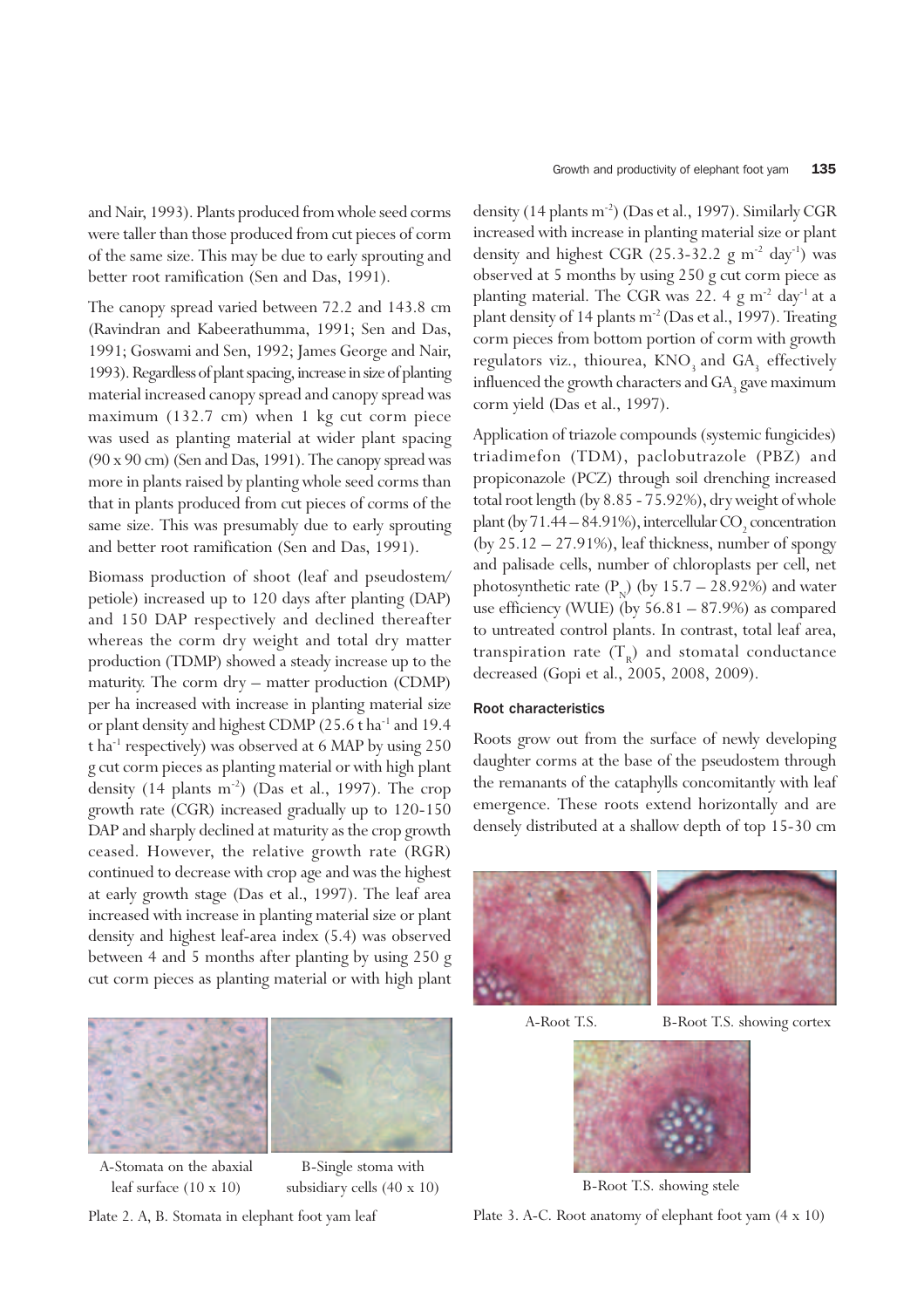soil depth. The roots are cylindrical and 2 to 5 mm thick. Roots grow more than 1 m in length under adequate soil moisture conditions or under adequate rain and are known as "rain roots". Under dry soil conditions, the root length decreases to less than 30 cm length. The transverse section (T.S.) of root shows about 25 layers of thin walled parenchymatous cortex cells surrounding a central stelar portion with 8 protoxylem points (Plate 3 a, b and c).

#### Corm development and yield

A new daughter corm is formed at the region between the petiole (pseudostem) and seed corm when a leaf grows out from the cataphylls (sheathing leaves). Then, roots appear from the new corms and attain a maximum dry mass at 90 DAP. The daughter corm begins to enlarge after a leaf has fully expanded (1 to 2 months) and remarkable enlargement occurs later. The dry mass of seed corms (planting material) decreases gradually, finally decomposing within three months after the new shoot sprouts and develops and the new corm initiates with profuse roots at the base of the emerging new shoot (sprout). After the corm has been initiated, it continuously grows and bulks as long as there is adequate moisture in the soil. There are many small lateral buds (about 1 mm in height) and one large lateral bud (5-15 mm in height) arranged in a definite pattern in concentric nodes of corms. The number of lateral buds per node ranges from 13.0 to 43.3. The number of lateral buds is larger in the middle region of corms than in the head and bottom regions. About 20% of visible lateral buds develop into cormels in the head and middle regions of corms, while about 8% of visible buds develop into cormels in the bottom region. Therefore, the middle region of corms produce a large number of cormels than other regions (Sugiyama and Santosa, 2008). The corm growth rate (corm bulking rate) increased steadily between 1 and 5 to 6 months after planting. Maximum corm bulking rate  $(7.2 - 8.2$  g plant<sup>-1</sup> day<sup>-1</sup>) was observed during 5 or  $6<sup>th</sup>$  month after planting (Mukhopadhyay and Sen, 1986; Nair et al. 1991). Increasing the level of N from 100 to 200 kg ha<sup>-1</sup> or K<sub>2</sub>O from 75 to 150 kg ha<sup>-1</sup> increased the plant height and corm bulking rate (Sen et al., 1996). Increase in N application from 50 to 150  $kg$  ha<sup>-1</sup> increased corm growth (corm bulking rate) by 10.6-27.6% during the six month's growth period (Mukhopadhyay and Sen, 1986). The effect of N was more pronounced during initial growth period than during later growth period. The increase in corm bulking rate due to increase in N application from 50 to 150 kg ha<sup>-1</sup> was maximum  $(27.6%)$  during the 4 month's growth period but declined to 15.3% and 10.6% during  $5<sup>th</sup>$  and 6 th month after planting respectively. The mean corm weight per plant increased by 21.3% with increase in N application from 50 to 150 kg  $ha^{-1}$ . The corm yield per ha increased by 20% with increase in N application. The corm yield was 84.6 and 102.3 t ha<sup>-1</sup> with N  $\omega$  50 and 150 kg  $ha^{-1}$  application respectively. Increase in K

Table 1. Effect of Azotobacter on corm yield

| Treatments                                                                                                       | Mean corm yield  |
|------------------------------------------------------------------------------------------------------------------|------------------|
|                                                                                                                  | $(t \, ha^{-1})$ |
| N @ 75 kg ha <sup>-1</sup>                                                                                       | 42.9             |
| N @ 75 kg ha <sup>-1</sup> + <i>Azotobacter</i> (2%) solution applied to the seed corm before planting           | 54.3             |
| N @ 75 kg ha <sup>-1</sup> + Azotobacter applied in soil (@ 9 kg ha <sup>-1</sup> ) at 35 days after planting    | 51.3             |
| N @ 100 kg ha <sup>-1</sup>                                                                                      | 50.7             |
| N $\omega$ 100 kg ha <sup>-1</sup> + <i>Azotobacter</i> (2%) solution applied to the seed corm before planting   | 55.8             |
| N @ 100 kg ha <sup>-1</sup> + Azotobacter applied in soil (@ 9 kg ha <sup>-1</sup> ) at 35 days after planting   | 52.4             |
| N @ 112.5 kg ha <sup>-1</sup>                                                                                    | 52.3             |
| N $\omega$ 112.5 kg ha <sup>-1</sup> + <i>Azotobacter</i> (2%) solution applied to the seed corm before planting | 57.5             |
| N @ 112.5 kg ha <sup>-1</sup> + Azotobacter applied in soil (@ 9 kg ha <sup>-1</sup> ) at 35 days after planting | 54.7             |
| N @ 150 kg ha <sup>-1</sup>                                                                                      | 58.9             |
| N $\omega$ 150 kg ha <sup>-1</sup> + <i>Azotobacter</i> (2%) solution) applied to the seed corm before planting  | 54.9             |
| N @ 150 kg ha <sup>-1</sup> + Azotobacter applied in soil (@ 9 kg ha <sup>-1</sup> ) at 35 days after planting   | 62.2             |
| CD(0.05)                                                                                                         | 6.6              |

(Source: Mukhopadhyay and Sen, 1999)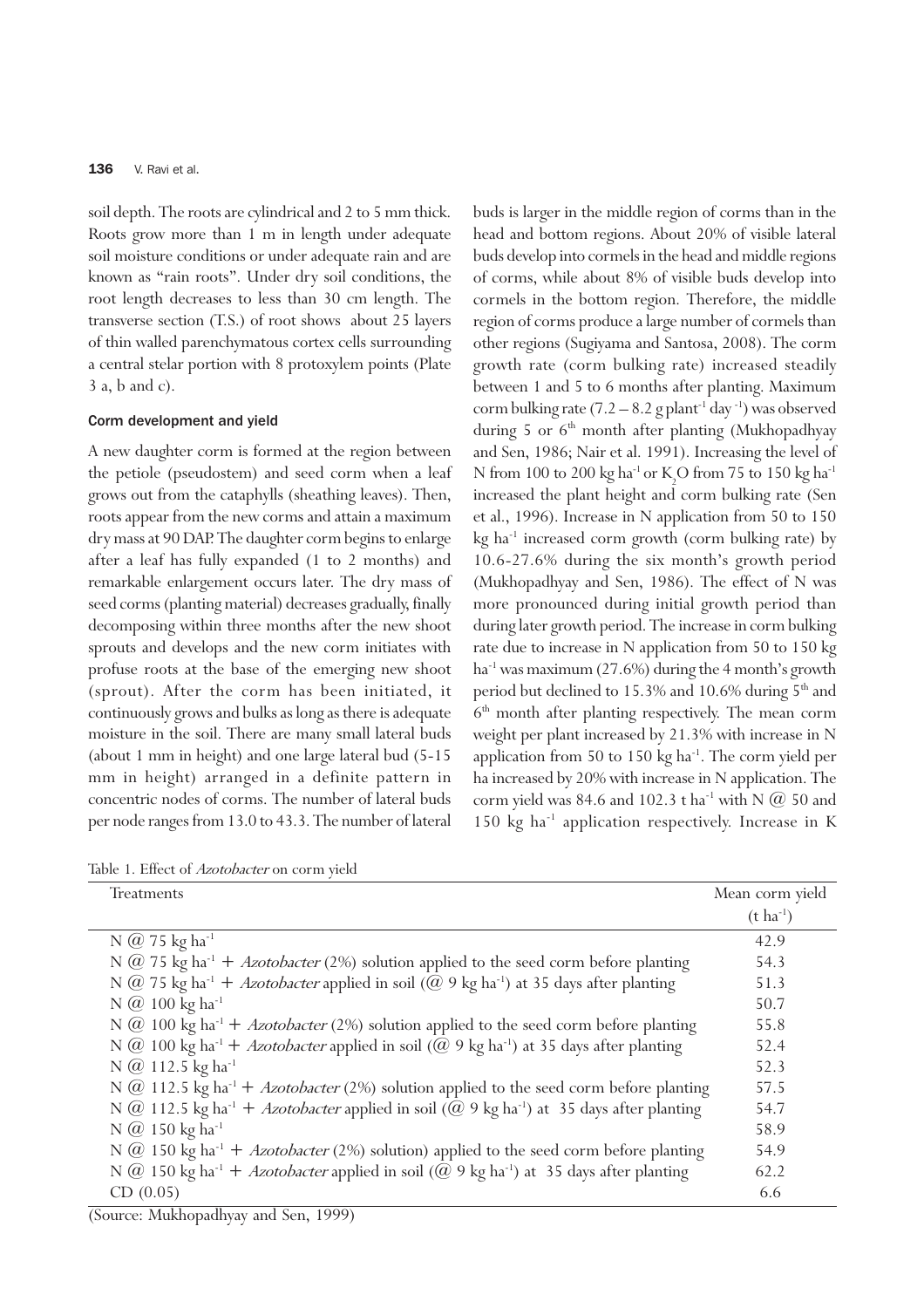application did not significantly increase corm growth (corm bulking rate), mean corm weight per plant and corm yield per ha. However, N and K had significant interactive effect on corm growth (corm bulking rate), mean corm weight per plant and corm yield per ha and this appears to be mainly due to N (Mukhopadhyay and Sen, 1986). Shoot height, basal shoot (pseudo-stem) girth, dry matter accumulation in shoot increased and reached a peak at 120 days after planting (DAP). Corm and total (shoot and corm) dry matter increased up to

| Seed corm size $(g)$ | Shoot length | Mean corm weight<br>Canopy spread |      | Corm yield       |
|----------------------|--------------|-----------------------------------|------|------------------|
|                      | $\rm(cm)$    | (cm)                              | (kg) | $(t \, ha^{-1})$ |
| Cut corm piece $(g)$ |              |                                   |      |                  |
| 250                  | 62.6         | 85.8                              | 0.84 | 37.4             |
| 500                  | 72.3         | 89.0                              | 0.95 | 42.2             |
| 750                  | 81.0         | 114.8                             | 1.23 | 54.7             |
| 1000                 | 84.6         | 132.7                             | 1.74 | 77.3             |
| Whole corm (g)       |              |                                   |      |                  |
| 250                  | 69.1         | 88.6                              | 1.36 | 60.5             |
| 500                  | 75.4         | 99.7                              | 1.48 | 65.8             |
| 750                  | 88.8         | 117.9                             | 1.8  | 80.0             |
| 1000                 | 96.8         | 134.9                             | 2.53 | 112.4            |
| CD (0.05)            | 0.8          | 0.8                               | 0.06 | 2.7              |

Table 2. Effect of seed corm size on shoot length, canopy spread, mean corm weight and corm yield

(Source: Sen and Das, 1990)

Table 3. Effect of seed corm size on shoot length, canopy spread, mean corm weight and corm yield

| Seed corm size $(g)$ |      |       | Shoot length (cm) Canopy spread (cm) Mean corm weight (kg) Corm yield (t ha <sup>-1</sup> ) |        |
|----------------------|------|-------|---------------------------------------------------------------------------------------------|--------|
| 250                  | 36.5 | 99.8  | 1.14                                                                                        | I 4. I |
| 500                  | 40.4 | 97.1  | 1.53                                                                                        | 18.9   |
| 750                  | 48.7 | 114.4 | 1.88                                                                                        | 23.2   |

(Source: James George and Nair, 1993)

Table 4. Effect of chemicals on sprouting of corm, mean corm weight and corm yield

| <b>Treatments</b>                   | Sprouting $(\%)$ | Mean corm weight $(g)$ | Total corm yield $(t \text{ ha}^{-1})$ |
|-------------------------------------|------------------|------------------------|----------------------------------------|
| Thiourea (100 ppm)                  | 73.3             | 721.6                  | 28.5                                   |
| Thiourea (200 ppm)                  | 91.1             | 488.0                  | 31.3                                   |
| $KNO3$ (500 ppm)                    | 82.2             | 820.6                  | 30.9                                   |
| KNO <sub>3</sub> (1000 ppm)         | 86.6             | 528.6                  | 28.9                                   |
| Ethrel $(0.025 \text{ ml } l^{-1})$ | 75.5             | 434.3                  | 18.9                                   |
| Ethrel $(0.125 \text{ ml } l^{-1})$ | 73.3             | 679.6                  | 29.3                                   |
| Kinetin (5 ppm)                     | 82.2             | 390.0                  | 24.5                                   |
| Kinetin (10 ppm)                    | 75.5             | 410.6                  | 16.7                                   |
| $CCC (0.02 ml l-1)$                 | 84.4             | 806.3                  | 32.4                                   |
| $CCC (0.1 ml l-1)$                  | 68.8             | 563.6                  | 19.7                                   |
| Control (soaked in water)           | 68.8             | 587.3                  | 30.9                                   |
| Control (unsoaked)                  | 66.6             | 540.6                  | 22.2                                   |
| Top cut portion                     | 97.7             | 722.6                  | 36.7                                   |
| CD (0.05)                           | 16.7             | 218.3                  | 11.6                                   |

(Source: Dhua et al., 1988)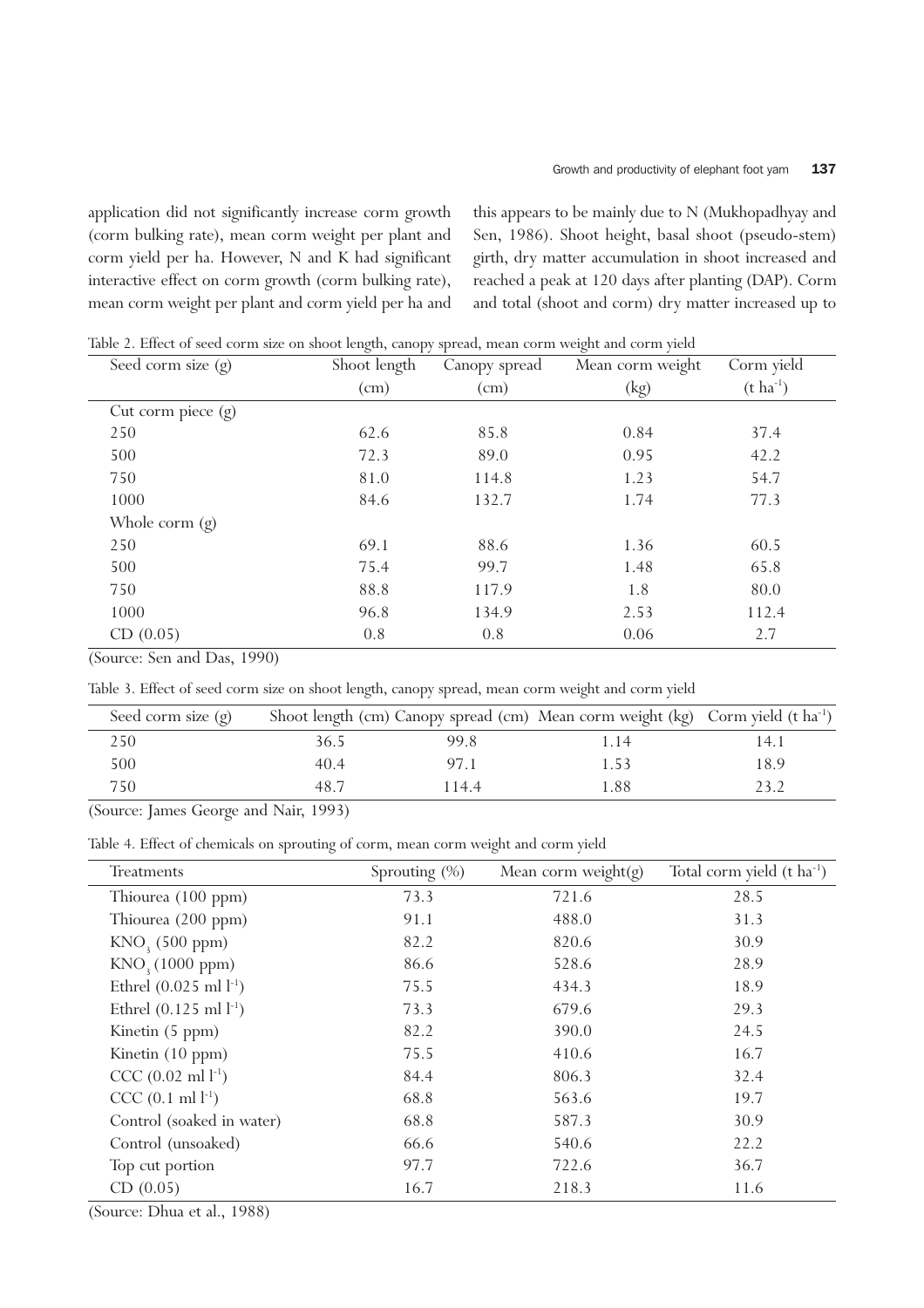#### 138 V. Ravi et al.

| Nutrients                                          | Yield            | Source                           | Nutrients         | Yield            | Source        |
|----------------------------------------------------|------------------|----------------------------------|-------------------|------------------|---------------|
| $(kg ha^{-1})$                                     | $(t \, ha^{-1})$ |                                  | $(kg ha^{-1})$    | $(t \, ha^{-1})$ |               |
| $\bar{\text{N}}_{_{150}}$                          |                  | 102.3Mukhopadhyay and Sen (1986) | $\bar{N}_{_{40}}$ | 30.2             | Geetha (2001) |
| $K_{50}$                                           | 96.7             |                                  | $\rm N_{\rm 80}$  | 33.5             |               |
| $N_{100} K_{50}$                                   | 91.8             |                                  | $\rm N_{\rm 120}$ | 34.8             |               |
| $N_{100} K_{100}$                                  | 90.5             |                                  | $K_{0}$           | 31.1             |               |
| $N_{100} K_{150}$                                  | 91.1             |                                  | $K_{90}$          | 33.1             |               |
| $N_{150} K_{100}$                                  | 102.2            |                                  | $N_{80}K_{90}$    | 37.2             |               |
| $N_{150} K_{150}$                                  | 94.4             |                                  | $N_{120}K_{_0}$   | 39.2             |               |
| $N_{50}$                                           | 64.4             | Kundu et al. (1998)              | $N_{120}K_{90}$   | 39.8             |               |
| $\mathrm{N}_{_{100}}$                              | 65.5             |                                  |                   |                  |               |
| $\rm N_{\rm _{150}}$                               | 65.5             |                                  |                   |                  |               |
| N $_{\rm 200}$                                     | 75.1             |                                  |                   |                  |               |
| $\rm P$<br>50                                      | 62.1             |                                  |                   |                  |               |
| $\rm P_{_{100}}$                                   | 65.5             |                                  |                   |                  |               |
| $\mathbf{P}_{_{150}}$                              | 64.4             |                                  |                   |                  |               |
| $K_{50}$                                           | 62.2             |                                  |                   |                  |               |
| $K_{100}$                                          | 65.5             |                                  |                   |                  |               |
| $K_{150}$                                          | 63.9             |                                  |                   |                  |               |
| $\rm N_{_{100}}$ $\rm P_{_{100}}$ $\rm K_{_{100}}$ | 65.5             |                                  |                   |                  |               |
| $N_{150} P_{100} K_{100}$                          | 67.4             |                                  |                   |                  |               |
| $N_{200} P_{100} K_{100}$                          | 75.1             |                                  |                   |                  |               |
| $N_{100} P_{25} K_{125}$                           | 32.5             | Nair et al. (1991)               |                   |                  |               |
| $N_{100} P_{50} K_{150}$                           | 43.0             |                                  |                   |                  |               |
| $N_{150} P_{25} K_{150}$                           | 36.3             |                                  |                   |                  |               |
| $N_{150} P_{50} K_{150}$                           | 35.5             |                                  |                   |                  |               |

Table 5. Yield of Amorphophallus as affected by NPK

150 days and declined thereafter. Maximum shoot height (85.2 cm), shoot girth (16.4 cm) and shoot dry matter  $(6.63 \text{ tha}^{-1})$  and corm yield  $(67.83 \text{ tha}^{-1})$  were obtained with the application of 150 kg ha<sup>-1</sup> N and K in two splits (Verma et al., 1995). Treating planting material (corms) with 2% *Azotobacter* solution at the time of planting and application of 9.0 kg ha<sup>-1</sup> of culture mixed with 40 kg of soil at the root zone of the crop along with 150 kg N ha<sup>-1</sup> resulted in high corm yield  $(64.9 \text{ and } 62.2 \text{ t} \text{ ha}^{-1})$ respectively) (Table 1, Mukhopadhyay and Sen, 1999).

Corm yield varied between 30.9 and 85.4 t ha-1 depending upon the variety, cultural practices particularly plant spacing and manurial practices (Mukhopadhyay and Sen, 1986; Nair et al. 1991; Ravindran and Kabeerathumma, 1991; Goswami and Sen, 1992; James George and Nair 1993; Kundu et al., 1998; Geetha 2001; Suja et al., 2005, 2006, 2007, Suja and Sundaresan,

2008). Corm yield between 39.6 and 98.9 t ha<sup>-1</sup> were obtained due to application of 100 - 200 kg N and 100  $-150 \text{ kg K}<sub>2</sub>O<sub>5</sub>$  each per ha (Table 5, Nair et al., 1991; Sen and Das, 1991; Kundu et al., 1998). Application of farmyard manure at a rate of  $30$  t ha<sup>-1</sup> increased the fresh mass or corms by 15%, while application of N  $\omega$ 150 kg ha-1 increased yield by 6.5% (Patel and Mehta, 1984). Kabeerathumma reported that 100 kg ha<sup>-1</sup> N, 38 kg ha<sup>-1</sup> of P<sub>2</sub>O<sub>5</sub> and 267 kg ha<sup>-1</sup> of K<sub>2</sub>O were removed from the field every year when  $33$  t ha<sup>-1</sup> of corms were produced. Organic farming (FYM  $@$  35 t ha<sup>-1</sup> + green manuring with cowpea to generate  $20-25$  t ha<sup>-1</sup> of green matter + neem cake  $\omega$  1 t ha<sup>-1</sup>and ash  $\omega$  3 t ha<sup>-1</sup>) increased corm yield by  $25.37\%$  (62.67 t ha<sup>-1</sup>) as compared to traditional method (farmer's practice, FYM 25-30 t ha<sup>-1</sup> + and ash @ 3 t ha<sup>-1</sup>) (49.99 t ha<sup>-1</sup>) and by 19.21% as compared to conventional method (FYM 25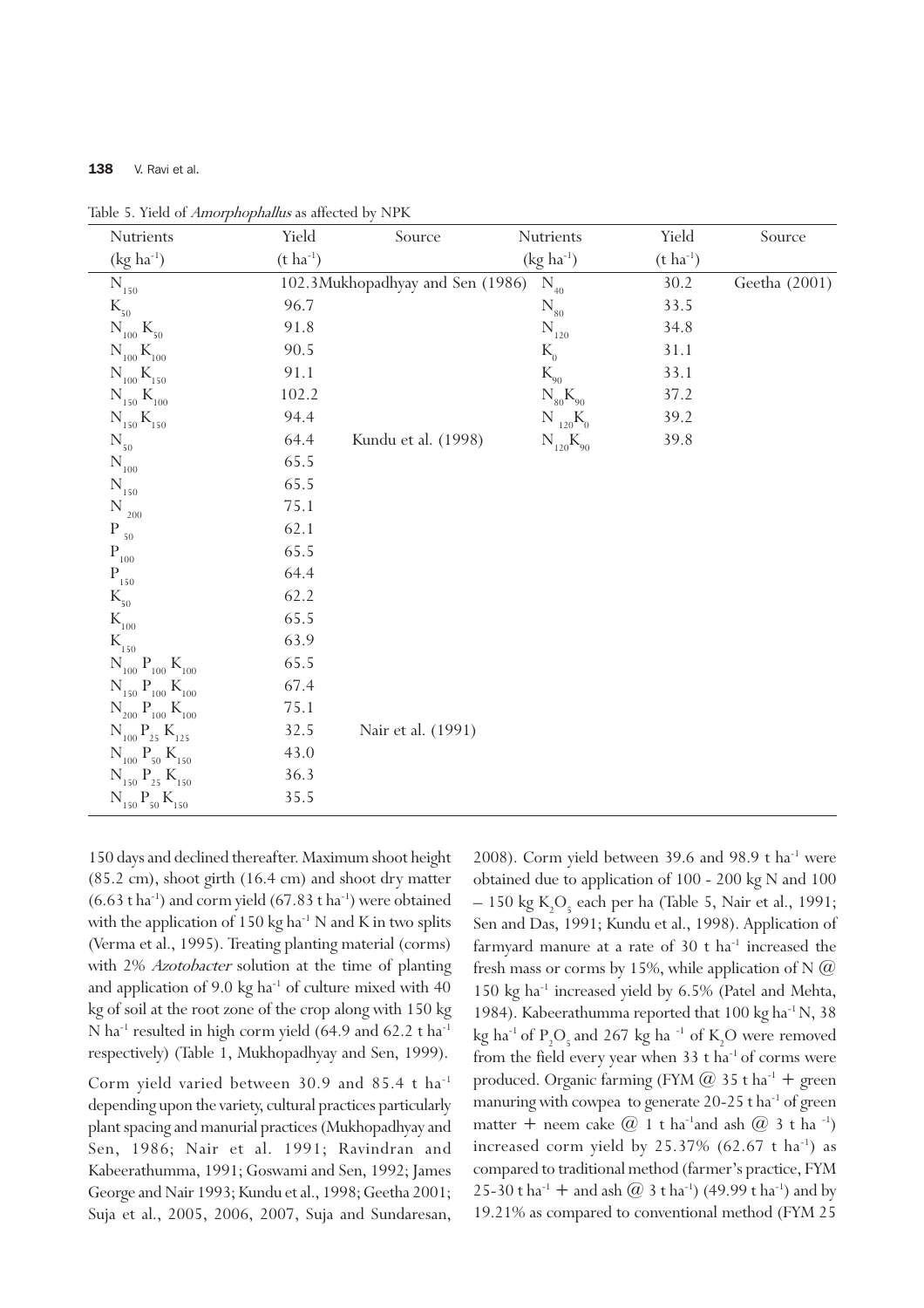t ha<sup>-1</sup> + NPK @ 100: 50: 150 kg ha<sup>-1</sup>) of cultivation (52.57 t ha-1) (Suja et al., 2005, 2006, 2007, Suja and Sundaresan, 2008, 2009).

The corm yield was significantly influenced by the size of seed corm and higher yields were recorded from planting materials of 1 kg size (Sen et al., 1984; Asokan, 1984; Sen and Das, 1991). Increase in size of planting material from 250 g to 1 kg increased mean corm weight per plant from 0.75 kg to 1.74 kg whereas the corm yield per ha increased from 21.6 to 77.34 t (Sen et al., 1984; Asokan, 1984; Sen and Das, 1991; James George, and Nair, 1993; Das et al., 1995). Comparatively more corm yield was obtained by planting whole seed corms which was about 45% greater than the corm yield obtained from cut pieces of corms of the same size (Table 2 and 3, Sen and Das, 1991). This was presumably due to early sprouting and better root ramification (Sen and Das, 1991). Nevertheless, a seed corm size of 500 g at 90 x 90 cm spacing would be ideal for economic cultivation of elephant foot yam (James George and Nair, 1993). For production of small size  $(< 1 \text{ kg})$  corms for home use, planting materials of 100 – 300 g may be used (Das et al., 1995; Mondal and Sen 2004; Rajib Nath et al., 2007). To prevent decay after planting due to the presence of several soil borne pathogens, cut corm pieces are dipped in cow dung slurry mixed with mancozeb  $(0.2\%)$  + monocrotophos  $(0.05\%)$  for 10 minutes and surface dried under shade for 24 h before planting. Biofertilizers and other beneficial microorganisms may be added to the cow dung slurry for high productivity (Nedunchezhiyan et al. 2006). The planting depth affected plant growth and yield (Santosa et al. 2004a). Deeper planting of seed corms led to deformation in daughter corms. At a depth of 30 cm, most corms were elongated or became pyriform. Therefore corms at a depth of 10 cm below the soil surface is desirable (Sugiyama and Santosa, 2008). Multiplication ratio in *Amorphophallus* could be enhanced to 1:15 from the conventional 1:4 by adopting minisett technique developed in CTCRI (James et al., 2004). Minisetts produced corms in the range of 600 g to 1.5 kg. Treating setts of corm pieces from bottom portion of corm with  $GA_{3}$  (200 ppm) gave maximum corm yield (Das et al., 1997).

The mean starch content of *Amorphophallus* corm varied between 9.2 and 23.6% and increase in N or K

application did not have significant effect on starch content (Mukhopadhyay and Sen, 1986; Geetha, 2001). Organic practices favoured starch content of elephant foot yam corm (Suja et al., 2005, 2006, 2007; Suja and Sundaresan, 2008). The starch content ranges from 3.6% to 11.5% on a fresh mass basis in Indonesian accessions (Santosa et al., 2002), and from 7.0 % to 14.3% in Indian accessions (Moorthy et al., 1994). There is little variation in the average size of starch granules  $(9-13 \mu m)$  and amylase content (22-24%) among different accessions (Moorthy, 2002).

#### Responce to shade

Elephant foot yam tolerates shade conditions. Therefore, it can be intercropped between young trees. Corm yield decreased by 66% when the light intensity is reduced to 25% of full sunlight (Pushpakumari and Sasidhar, 1992). In contrary, Santosa et al., (2006) reported that the fresh biomass of corms increased with a decrease in light intensity; 75% shading produced the largest corms and 0% shading produced the smallest corms. Under full sunlight necrosis and curling at either the edge or the tips of leaflets occurred causing 25% loss of the crop. No damage was observed in the 25, 50 and 75% shading. However, the shading treatments significantly decreased the leaf number. The short life span of leaves might enhance the production of new leaves resulting in a larger number of leaves under full sunlight. Shading treatments significantly affect the length of petioles and rachis. Plants developed the shortest petioles under full sunlight but the longest under 75% shading.

#### Effect of water deficit stress

Little research work has been done on the response of Amorphophallus to water deficit stress. Soil moisture status does not influence sprouting but further development of new shoot depends on adequate soil moisture. Elephant foot yam plants produce large corms when the water supply is adequate. About 1000-1500 mm of rainfall per year is optimum for the crop (Jansen et al., 1996). Many plants enter dormancy earlier than usual when the rainy season is shorter than 4 months and supplementary irrigation is necessary for high productivity when the rainy season is shorter than 4 months. Plants produced a larger number of leaves under frequent watering (1-, 3- and 5 day intervals) than under 7- and 15-day intervals; the third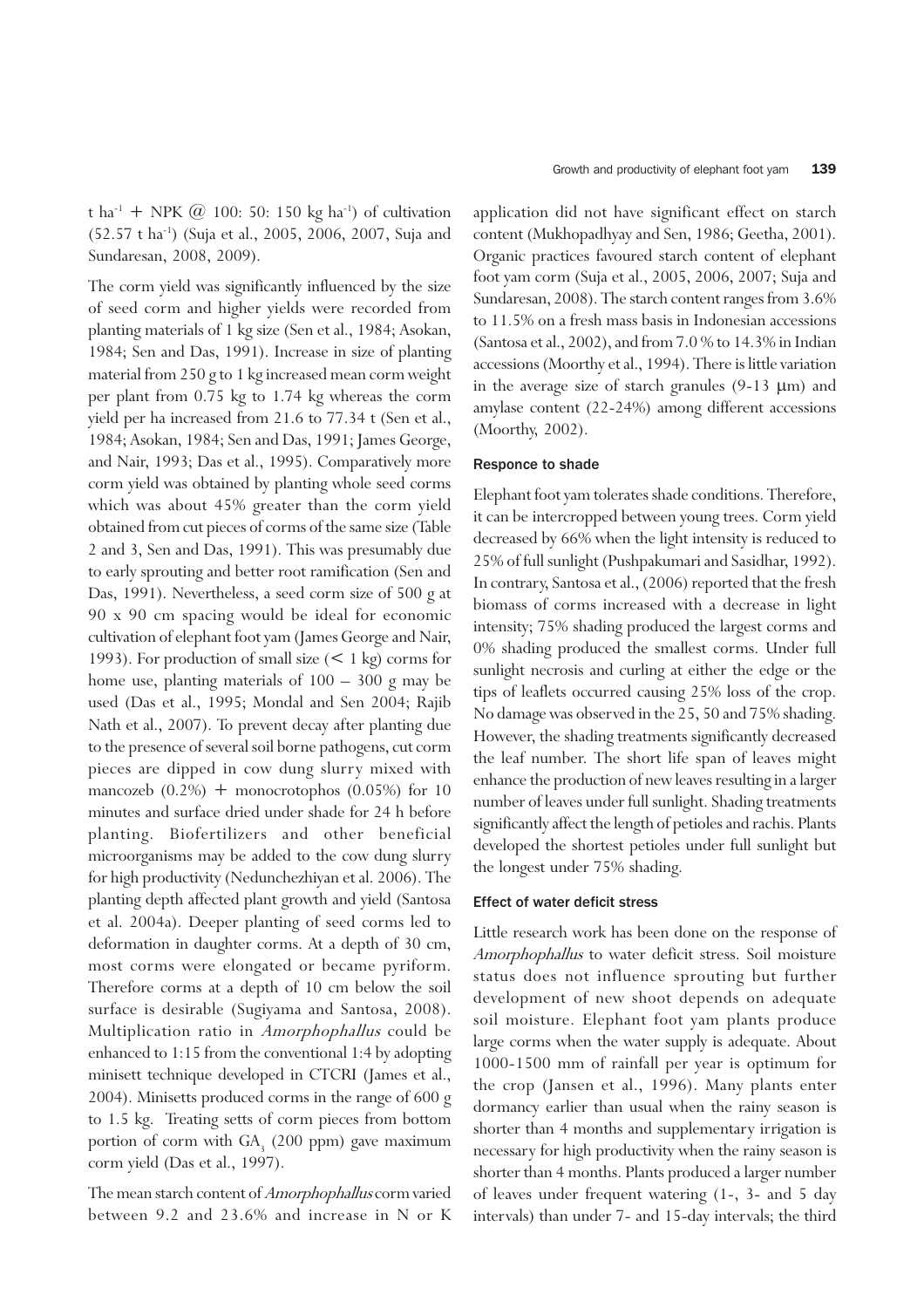leaves were produced in treatments up to 7-day intervals, but neither the second nor the third leaves were produced in 15-day intervals. Furthermore, frequent watering produced large leaves and extended their life span compared with less frequent watering (Santosa et al., 2004b). A decreas in the dry mass of seed corms was more evident with frequent watering, suggesting that reserved carbohydrates in seed corms are not easily metabolized under a limited water supply. The ratios of dry mass of daughter corms to that of seed corms are 6.1, 1.1, 0.6, 0.4 and 0.2 at 1-, 3-, 5-, 7-, and 15-day intervals, respectively. The high ratio of dry mass of daughter corms to that of seed corms under frequent watering treatments could be ascribed to the fact that the soil water availability affects not only the utilization of dry matter in seed corms but also the production and translocation of photoassimilates into daughter corms (Sugiyama and Santosa, 2008). The roots dried earlier than usual when the soil water content decreased to less than 40% of field capacity (Santosa et al., 2004b). The crop tolerates water deficit stress conditions for about 30-60 days but prolonged stress may affect corm yield (Santosa et al., 2004b). In green-house conditions, plant growth was not affected when plants were watered at 1, 3 or 5 day intervals. Nevertheless, infrequent watering (watering at 7 or 15 days intervals) reduced corm yield and forced the corms to enter into dormancy. Soil moisture conservation methods like mulching induced higher percentage of early sprouting, greater canopy spread, plant height, greater mean corm weight and corm yield (Mohankumar et al., 1973). The corm yield of elephant foot yam was greater under surface irrigation  $(40.0 \text{ t} \text{ ha}^{-1})$  and microirrigation  $\omega$  80% CPE (37.0 t ha<sup>-1</sup>) than under rainfed conditions  $(25.2 \text{ t ha}^{-1})$  (M. Nedunchezhiyan, personal communication).

#### Seed dormancy

Successful seed production has been reported in Amorphophallus (Arakeri, 1950). Seed dormancy of 5- 6 months has been reported in this crop (Arakeri, 1956). Exposing seeds to running water for 6 days resulted in highest sprouting (55.5%) as compared to control (2.7%). However, exposing seeds to water for more than 6 days resulted in lower percentage of sprouting (Rajendran and Hrishi, 1976).

#### Future thrust

Heavy weed infestation has been shown to strongly compete with elephant foot yam for light, water and nutrition and significantly reduce leaf production and corm biomass (Santosa et al., 2006c). However, critical period of elephant foot yam-weed competition and weed management practices to be followed are little understood and warrants investigation. Since the whole corm and cut corm pieces are used as planting material, a larger portion of harvested produce is used for propagation. Therefore, the development of plantlets through *invitro* culture of lateral buds (Irawati et al., 1986; Archana Mukherjee et al., 2009; Unnikrishnan and Mohan, 2009) has to be further refined and exploited for planting material production. Besides, the physiological aspects of growth and productivity of Amorphophallus is little understood. This warrants detailed investigation on the following aspects:

- (a) leaf area development, crop growth rate, stomatal characteristics, photosynthetic rate, root development and rooting pattern, corm development and corm bulking rate, light interception, dry matter production and partitioning (harvest index), varietal variation in these aspects and physiological factors limiting corm yield.
- (b) effect of exogenous application of growth regulators such as benzyl adenine and other such growth promoters on maximizing corm yield.
- (c) Amorphophallus needs a long duration (8 months) for maximum corm yield. Hence, studies on factors controlling corm bulking will reveal physiological basis for developing fast bulking, short duration varieties in this crop.
- (d) studies to determine water, light and thermal degree days requirement and effect of water deficit stress and shade on growth and productivity of this crop.

## Acknowledgement

Authors thank Dr. S.K. Naskar, Director, and Dr. C. Mohandas, Principal Scientist, Division of Crop Protection, Central Tuber Crops Research Institute,